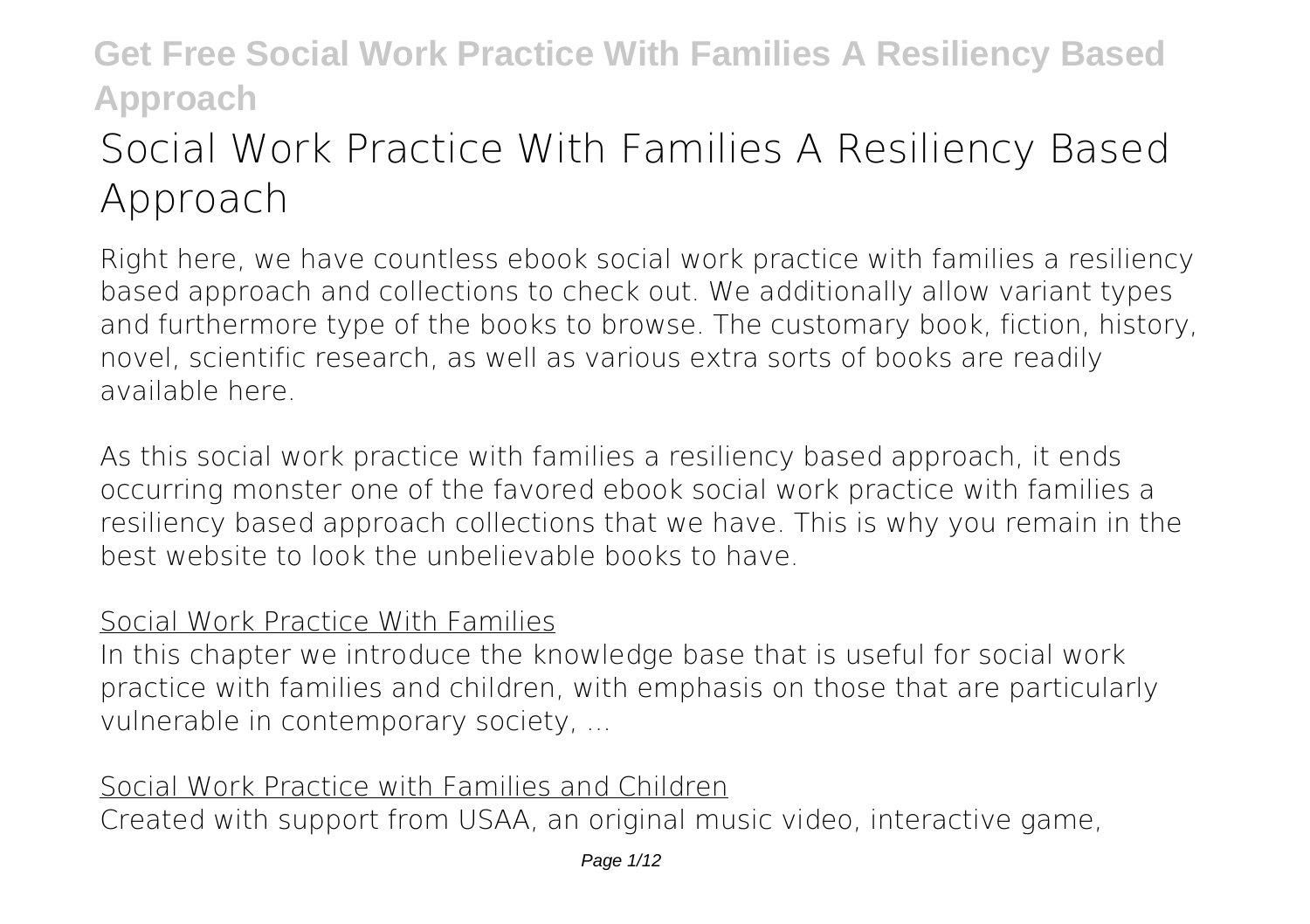printable activities and more will help military and veteran families build racial literacy (New York, NY – July 12, 2021) – ...

New Sesame workshop resources help the diverse military family community celebrate their identities and talk openly about race Interviews with state employees and a review of law enforcement records reveal a chaotic and unstable environment for the social workers who work the night shift.

Washington social workers claim lack of support from state in after-hours foster care

Alicia Cohen and Emilia De Marchis provide commentary on three articles in this issue of Annals of Family Medicine ... care that work remains to meet the needs of patients, particularly in screening ...

Integration of social care into health care: Our collective path ahead Jitendra Kumar has been fascinated with the difference between the lives of haves and have-nots and has dedicated his life to rectifying that distance.

#### Jitendra Kumar — a young philanthropist who is paving the way with his social welfare work

Dr. Eugenia L. Weiss, PhD, PsyD, MSW/LCSW, MA was recently hired as the MSW Program Director and Associate Professor for the School of Social Work. Dr. Weiss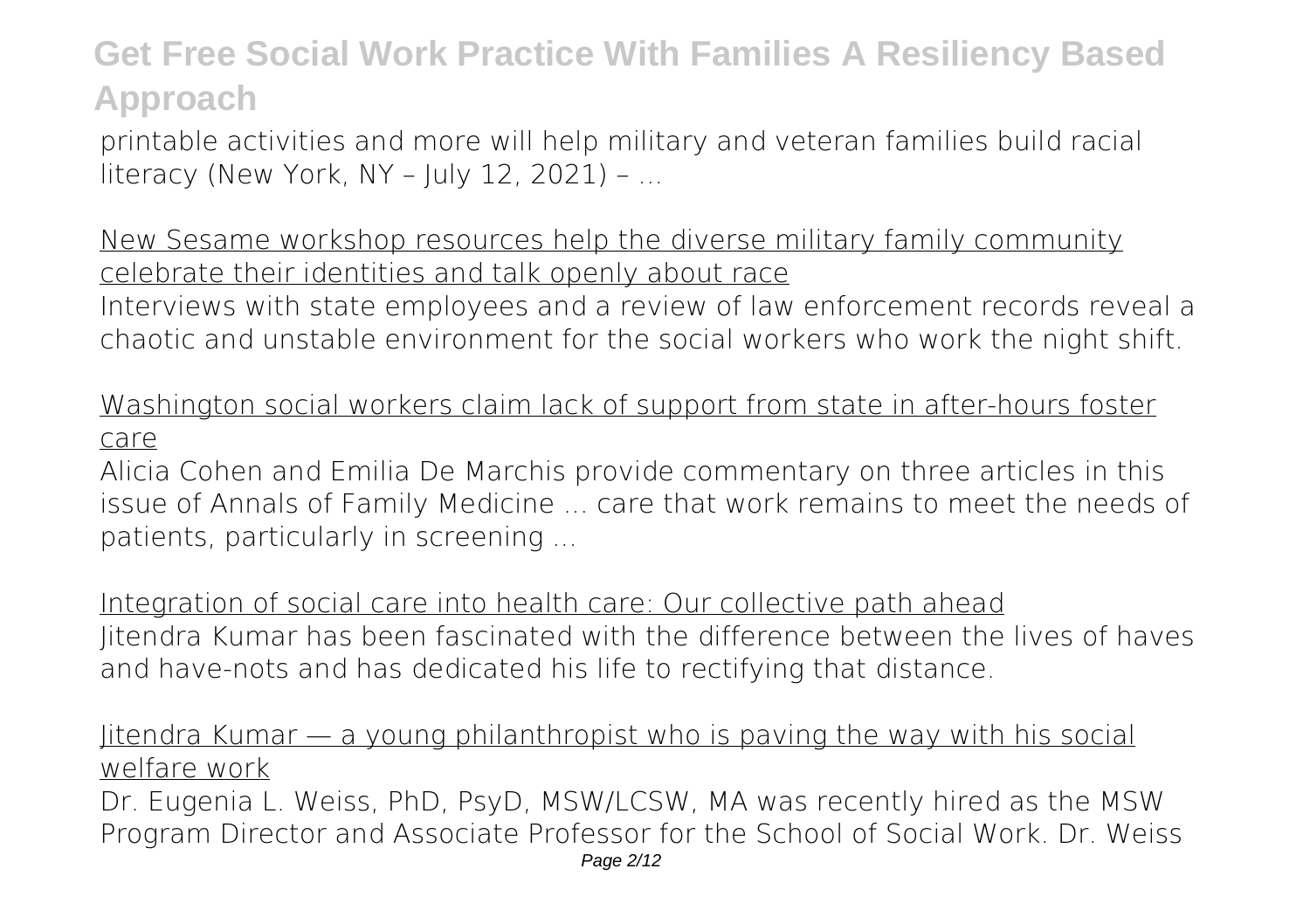has more than 30 years of experience in ...

#### Dr. Eugenia L. Weiss Joins School of Social Work as Masters of Social Work Program Director

Sociology and social work complement each other ... Or you might choose to work directly with individuals, families or groups. In any level of practice, you're getting the chance to establish

#### Sociology and Social Work Department

It's normal to have fears post-pandemic, but if you're ready to move forward socially, mental heath experts suggest a few practices that can help.

#### Feeling Out Of 'Social Shape' Post-Pandemic? Psychologists Say This Practice Can Help

In November 2012, an article in The Telegraph reported that a flagship UK government welfare-to-work scheme was ... to which this sort of relational practice in the private sector might translate to ...

Spotlighting Shared Outcomes for Social Impact Programs That Work If you're nodding your head in agreement, it's likely you're experiencing a bout of social anxiety, either for the first time or in a heightened way—and you're not the only one. Mental Health America ...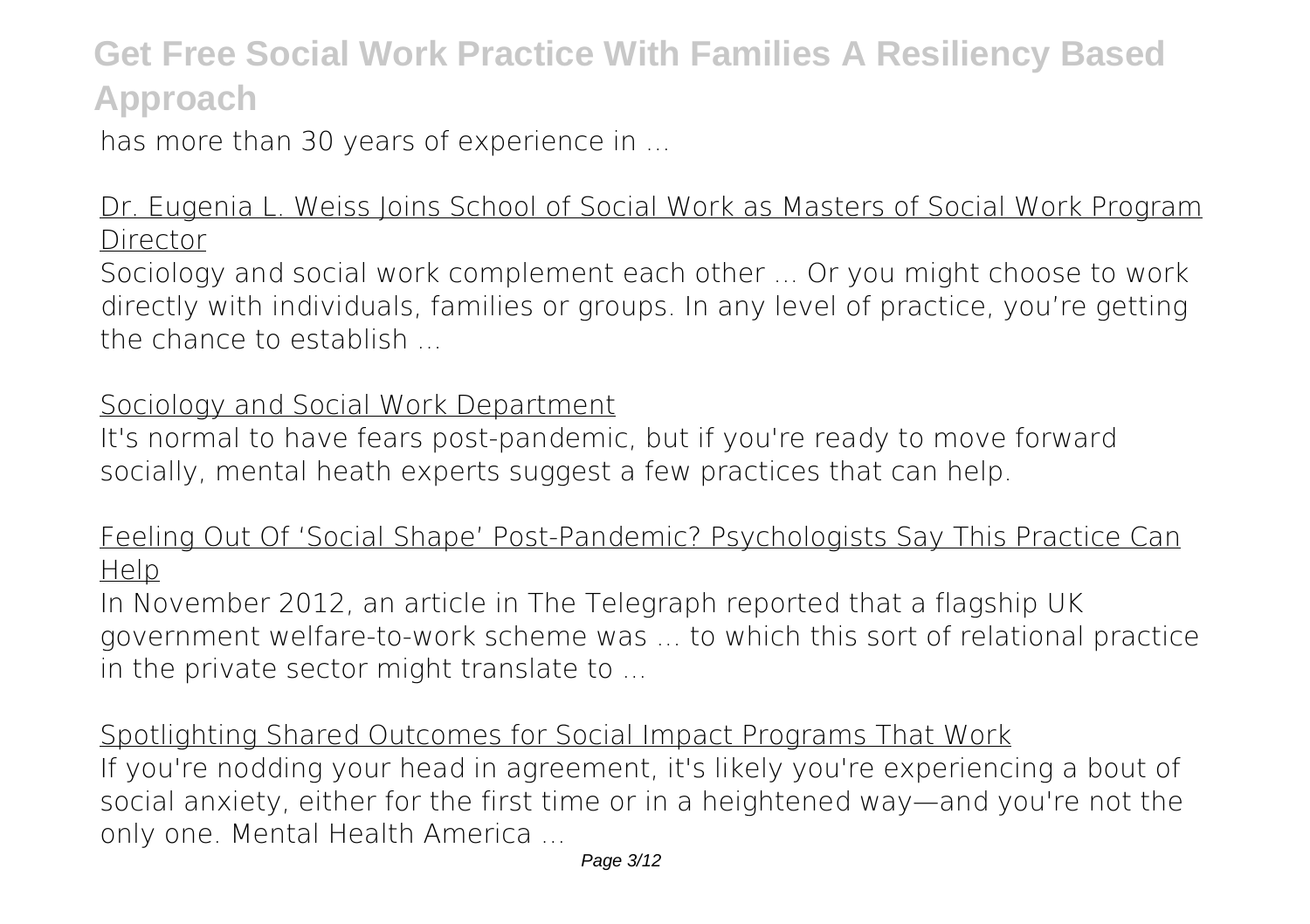If Your Social Anxiety Flares Up at Work, Keep These Tips in Your Back Pocket The pandemic in the emergency room has run from uncertainty to fear to a measure of vaccine safety, but the exhaustion continues.

#### Heroes Still Work Here

Dr. Maria Teahan Named Interim Dean of the Ellen Whiteside McDonnell School of Social Work at Barry University Dr. Maria Teahan, a creative and passionate educator with a depth of clinical ...

### Dr. Maria Teahan Named Interim Dean of the Ellen Whiteside McDonnell School of Social Work at Barry University

Cerebral palsy (CP) is one of the most common developmental movement disorders in children. It is associated with complex healthcare needs and impacts development and function. In this special issue ...

Experts address the challenges of health disparity in the care of patients with cerebral palsy

A federal grant extension will allow UB to continue to provide interprofessional education, training and stipends to graduate students.

Federal grant allows UB to continue work with underserved mental health patients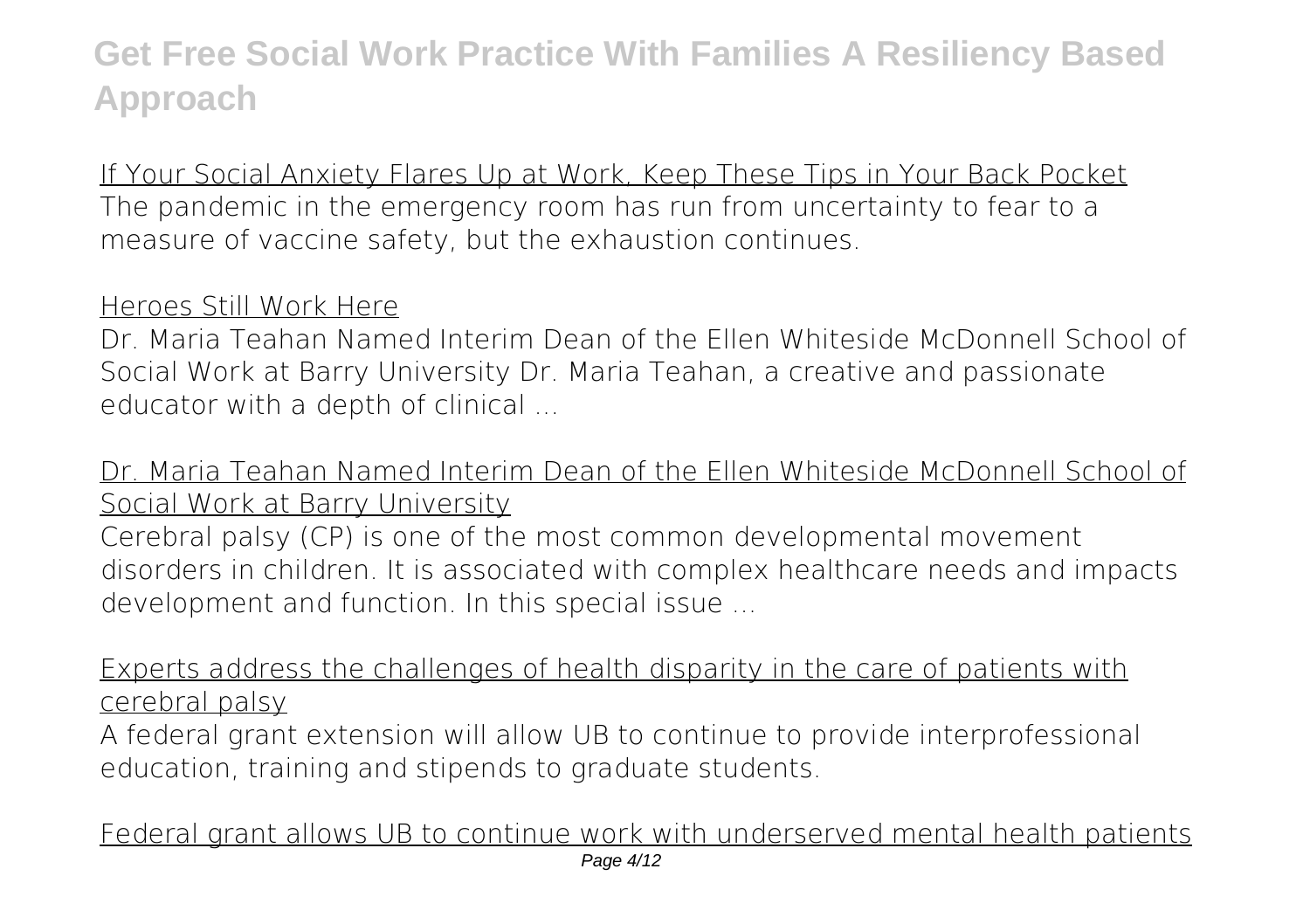With tax bills having been mailed in June, much of the July business and conference meeting of the School District of Haverford was taken up by public comments railing ...

#### Taxes, social equity roil Haverford school board meeting

Instead of going out with her friends, 16-year-old singer Audia Stone writes songs with a powerful punch and recently was picked up by L.A. management.

### Not an average teenager: Niceville singer Audia Stone addresses division with debut single

Kara Walker, Kerry James Marshall, David Hammons and Nicole Eisenman among them — has community on its mind. By Ted Loos CHICAGO — On a sunny morning in June, the artist Mel Chin nearly got bonked on ...

Genius at Work: 29 MacArthur Fellows Show Their Art in Chicago Once-empty calendar pages have been filled with birthday parties, playdates, sports practice ... of Social Work, said both excitement and apprehension are typical as people and families navigate ...

### COVID cases down, New Orleans families face new challenge: overflowing social schedules

Newfoundland and Labrador is ending a practice that has been condemned ... a Page 5/12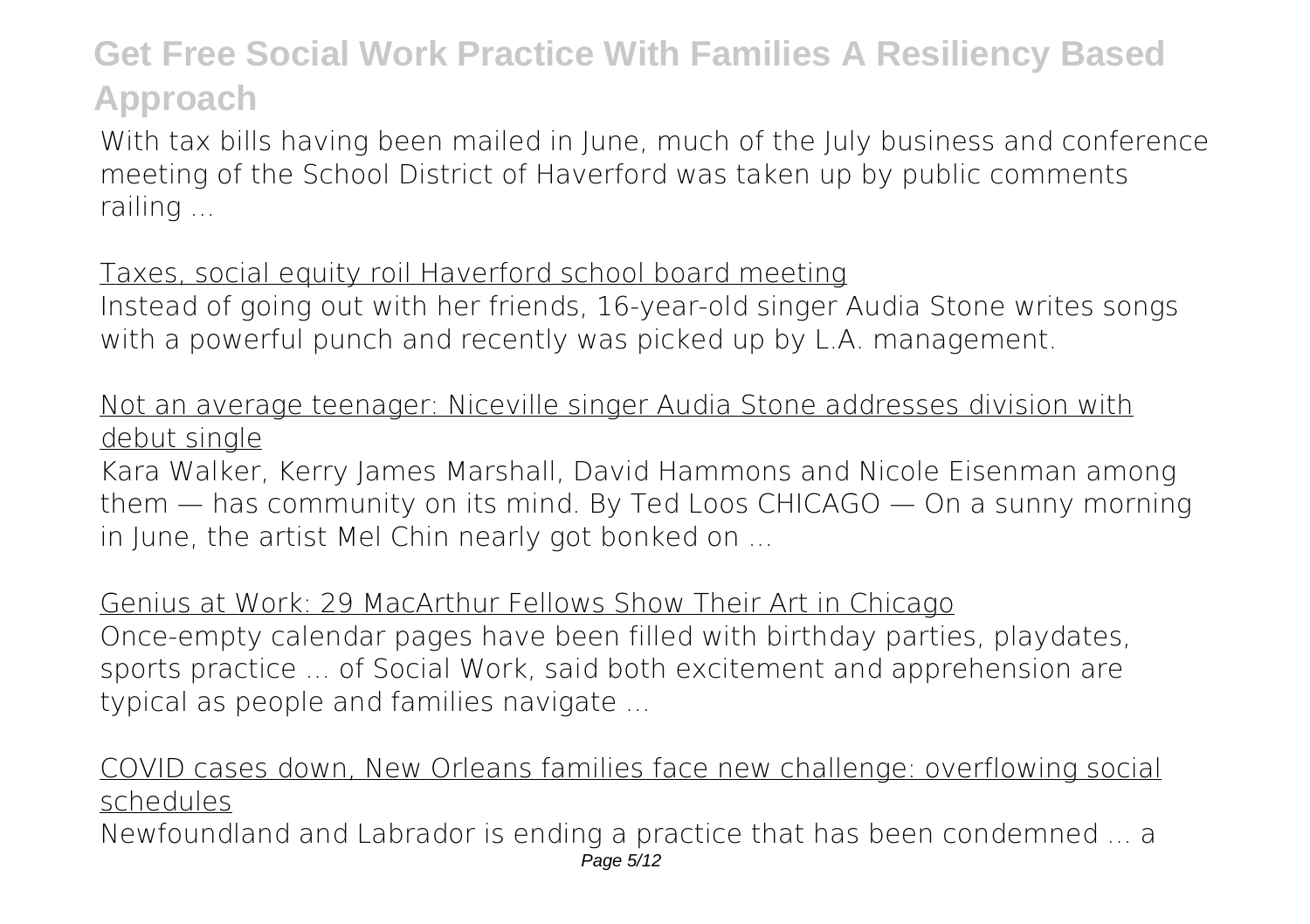former child services social worker in the province and currently an Indigenous representative with the Nunatsiavut ...

Social Work Practice with Families uses resiliency - a strength-based perspective to frame a collaborative approach to assessment and treatment with families. In so doing, the text aims to help counselors select a therapeutic model that effectively assists in addressing risk factors andpromoting important resources. Specifically, the book gives clear examples of the elements in a strength-affirming assessment and engagement process; explains the theoretical framework and treatment techniques of major treatment models and treatment programs for specific populations; uses caseillustrations to describe how treatment models could be implemented with a variety of families; discusses resiliency in terms of families belonging to various cultural groups and family structures; and identifies resiliency issues and implications for practice for families facing major problems.Including current evaluation research from US, Canadian, and global perspectives, the text serves as a helpful resource to undergraduate and graduate social work students and social work practitioners.

Social Work Practice with Families uses resiliency-a strength-based perspective-to frame a collaborative approach to assessment and treatment with families. In so doing, the text aims to help practitioners select a therapeutic model that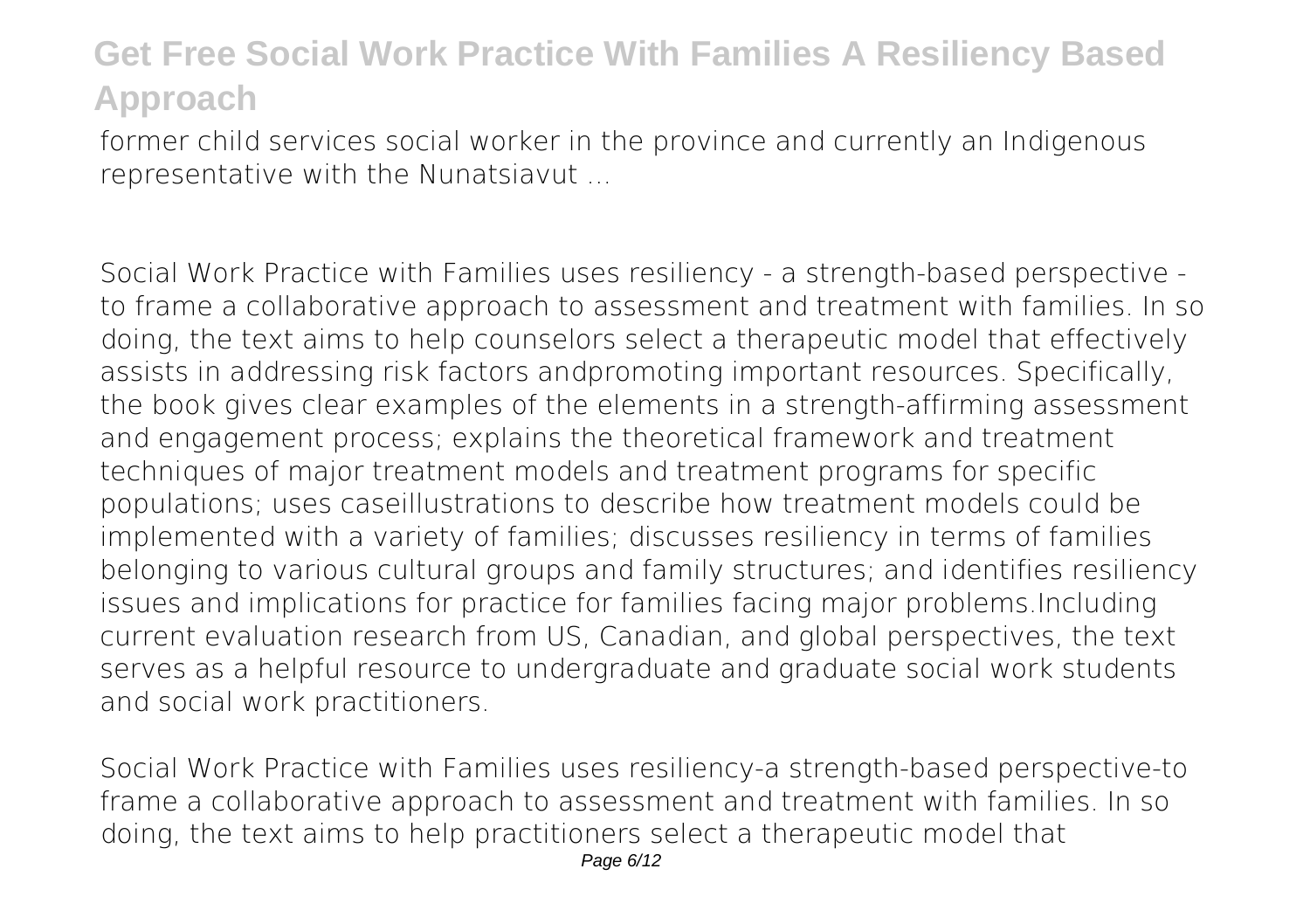effectively assists in addressing risk factors and promoting important resources. The book provides clear examples of the elements in a strength-affirming assessment and engagement process, discusses resiliency in terms of families belonging to various cultural groups and family structures, and identifies resiliency issues and implications for practice with families facing major problems. Including current evaluation research from the United States, Canada, and around the globe, the text serves as a helpful resource to undergraduate and graduate social work students and practitioners.

Social Work Practice with Families uses resiliency-a strength-based perspective-to frame a collaborative approach to assessment and treatment with families. In so doing, the text aims to help practitioners select a therapeutic model that effectively assists in addressing risk factors and promoting important resources. The book provides clear examples of the elements in a strength-affirming assessment and engagement process, discusses resiliency in terms of families belonging to various cultural groups and family structures, and identifies resiliency issues and implications for practice with families facing major problems. Including current evaluation research from the United States, Canada, and around the globe, the text serves as a helpful resource to undergraduate and graduate social work students and practitioners.

This book emphasizes family-centered, social network, and school-based Page 7/12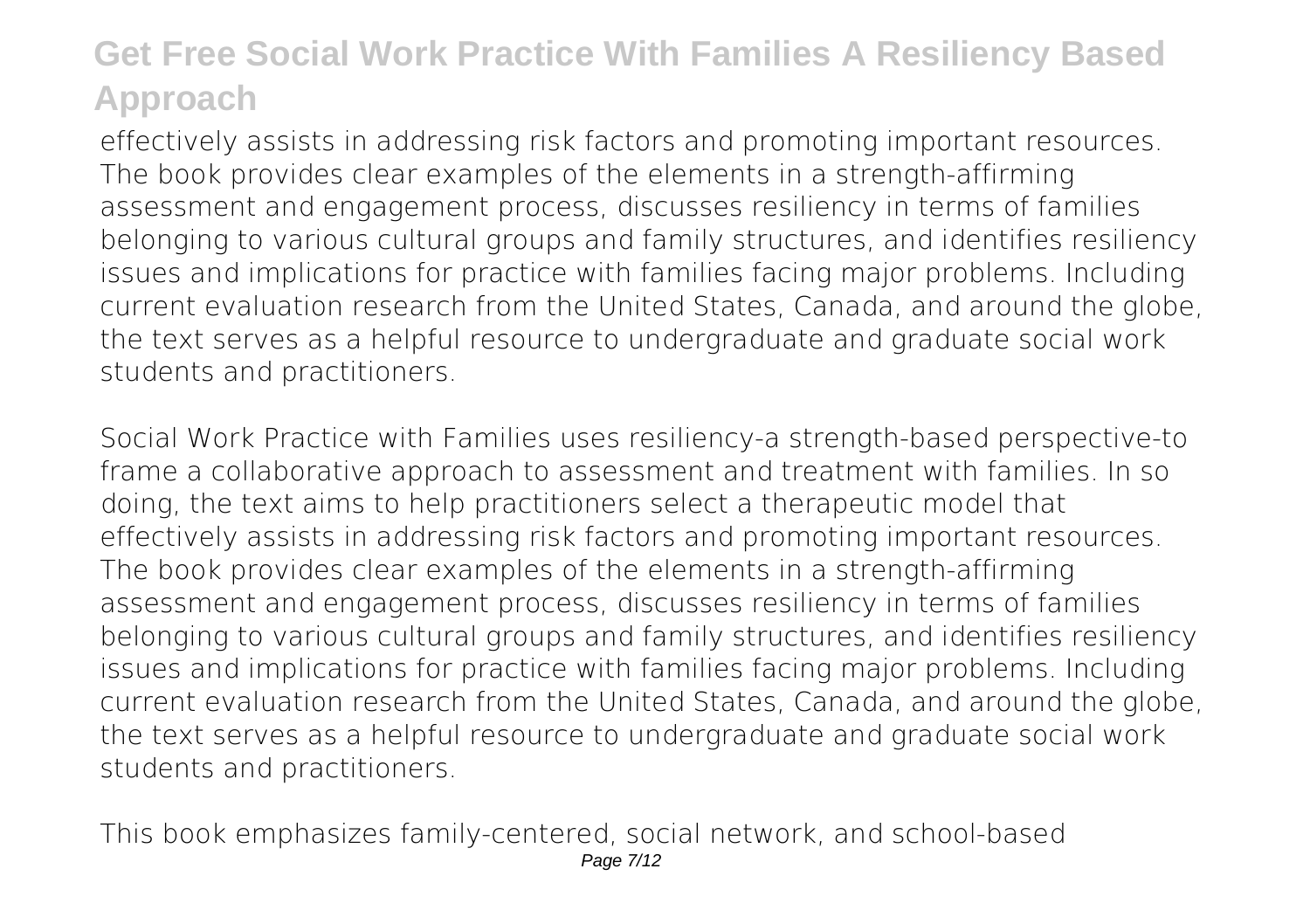interventions in the preparation of social workers for direct and indirect practice with clients from vulnerable populations, especially the poor, people of color, and recent immigrant groups. With an eye to recent changes in social work practice and service delivery, including the impact of welfare reform and managed care on vulnerable families and children, Social Work Practice with Families and Children helps social work students and practitioners understand the increasingly complex needs of their clients. Three valuable appendixes include information about tools and instruments to support practice, child welfare resource centers, and electronic resources pertaining to the field.

#### Print+CourseSmart

Effectively engage clients in working for personal change Social Work Practice with Children and Families presents the framework for family health social work and its applications in various practice environments. This vital textbook provides a unique blend of academic deliberations and practical service guidelines. Case examples or discussion questions are included at the end of each chapter to facilitate more indepth understanding and discussion among graduate and undergraduate students, professors, and educators in health and human service areas. Social Work Practice with Children and Families is organized into two major sections entitled "Practice Interventions" and "Policy, Programs, and Emerging Families." This book will supply you with intervention and change strategies for promoting the physical, mental,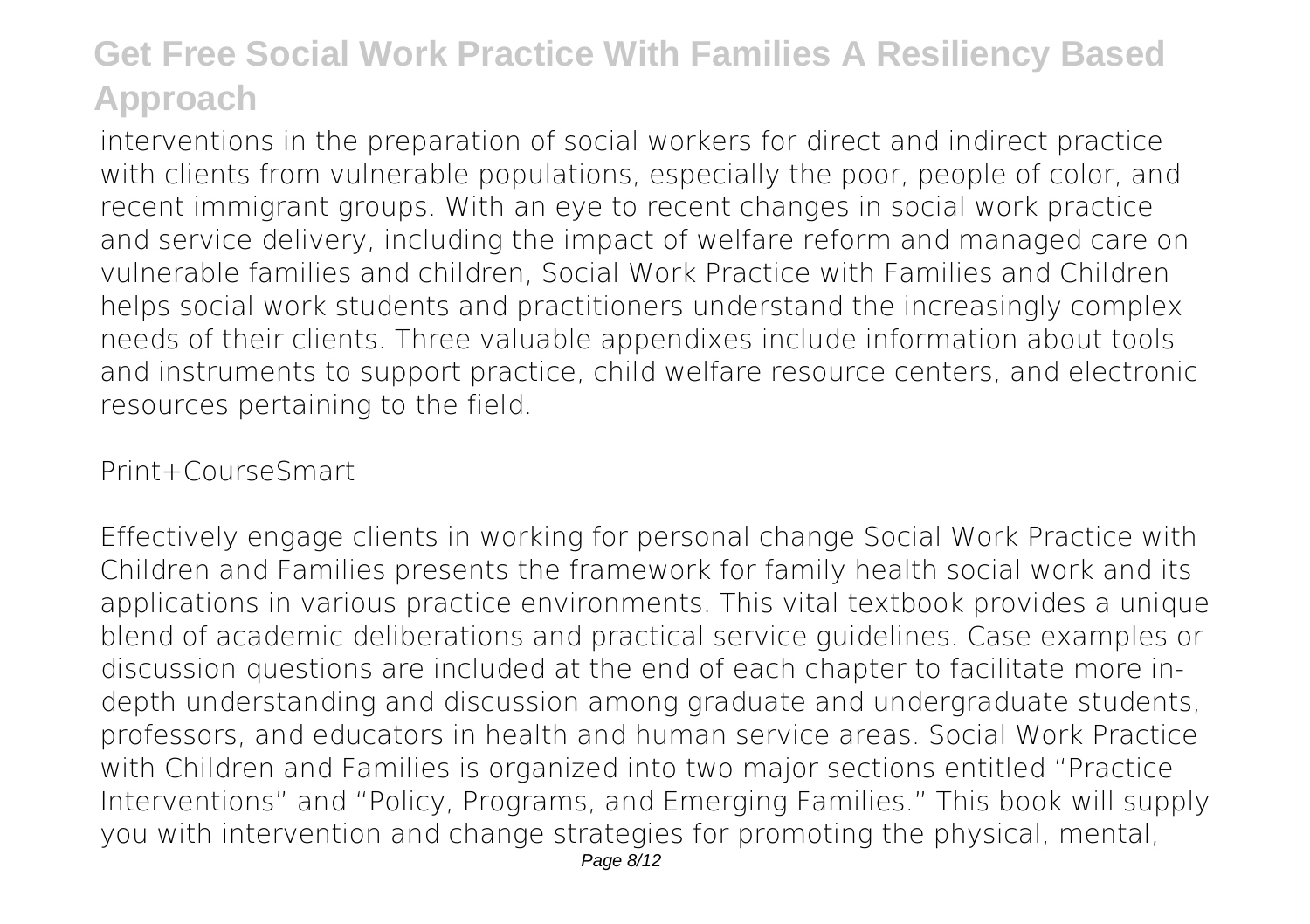emotional, social, economic, cultural, and spiritual growth and development of the family unit and each of its members, resulting in its holistic well-being. The book covers a wide variety of family dynamics that you will encounter, including gay/lesbian parents, single parents, and grandparents as caregivers. In this resource, you will also find case studies, adaptive strategies, and intervention models for working with families dealing with: abuse and violence disability loss and grief HIV/AIDS migrating and seasonal farm work and more! Social Work Practice with Children and Families will show you how to adopt and use family health social work practice methodology and models in your casework. As a supplemental text, it will help you harness the resources of the household, the government, and the community to develop interventions and services that promote the interests and welfare of your clients and their loved ones.

Be more effective by understanding African American families from an intergenerational perspective Social workers looking to provide competent practice with African American families may be more effective by using a new strengthsbased approach from an intergenerational perspective. Social Work Practice with African American Families presents a comprehensive look at this new approach to view, assess, and provide services to multigenerational families and communities. It closely examines this useful innovative framework which encourages opportunities for action to create solutions for survival and change. The approach dynamically considers the changing demographics in American society, key issues,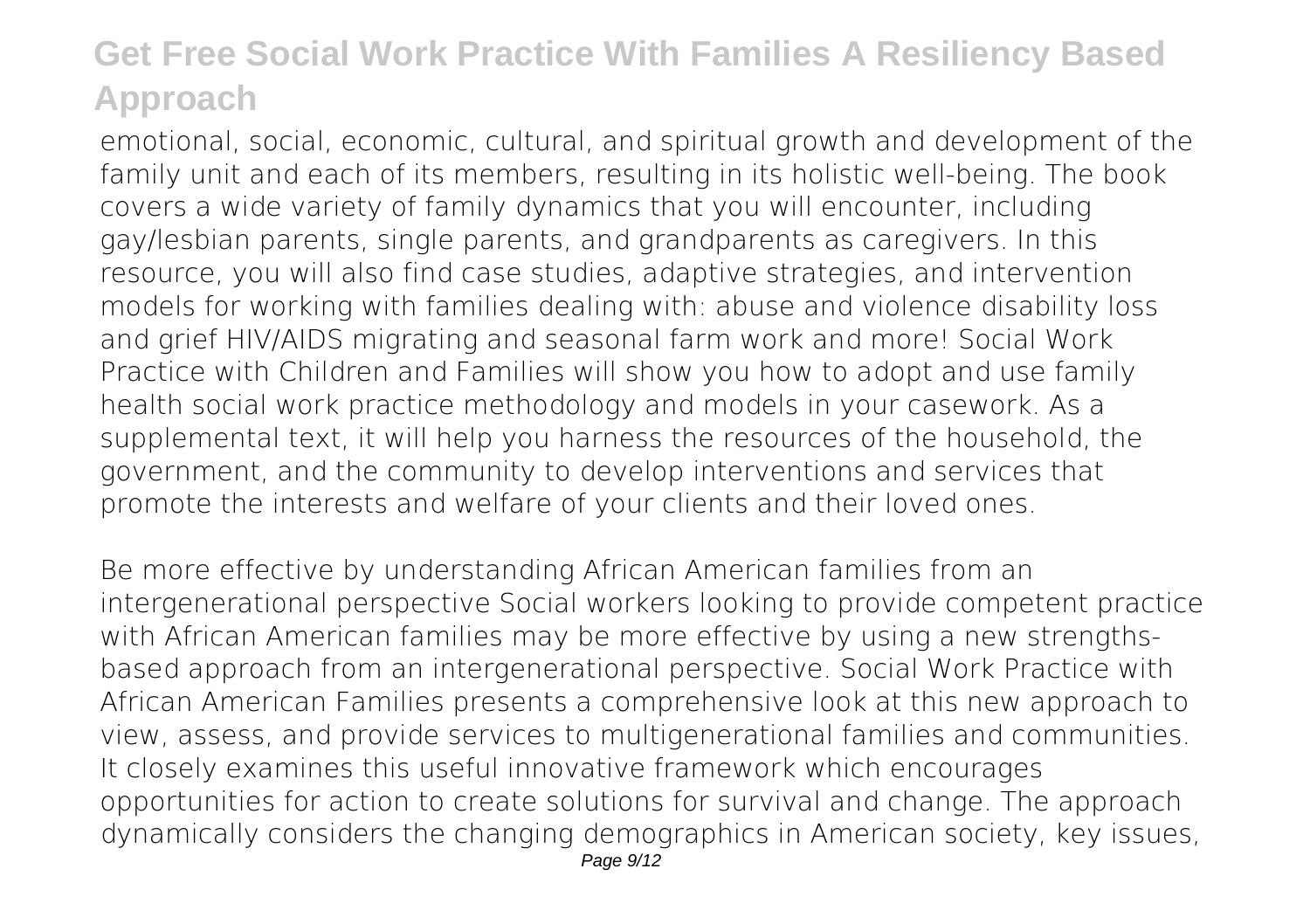and the various challenges pertinent to the African American community. This text offers a strong, culturally competent approach to social work practice for African American families that takes into consideration the latest policies, programs, and demographic changes. It also incorporates the voices of African American families, along with teaching that focuses on strengths derived from the transfer of information and support between multiple generations. The book is extensively referenced and provides tables to clearly present data. Topics discussed include: the importance of strong kinship bonds demographic changes mutually supportive intergenerational relationships intergenerational policy intergenerational programs cultural genograms assessment issues long term care giving issues intergenerational influences on education the role of intergenerational knowledge transfer in church community programming and much more! Social Work Practice with African American Families is a valuable resource for social workers. counselors, educators, and students in African American studies and family studies.

A lifespan approach presenting evidence-informedinterventions for working with individuals and families Social Work Practice with Individuals and Families coversassessment of and intervention with children, adolescents, adults,the elderly, and families. It offers an array of pedagogicalfeatures within each chapter, as well as online resources andreview questions at the conclusion of each chapter to help guidecritical thinking about topics. Reflecting the current state of evidence-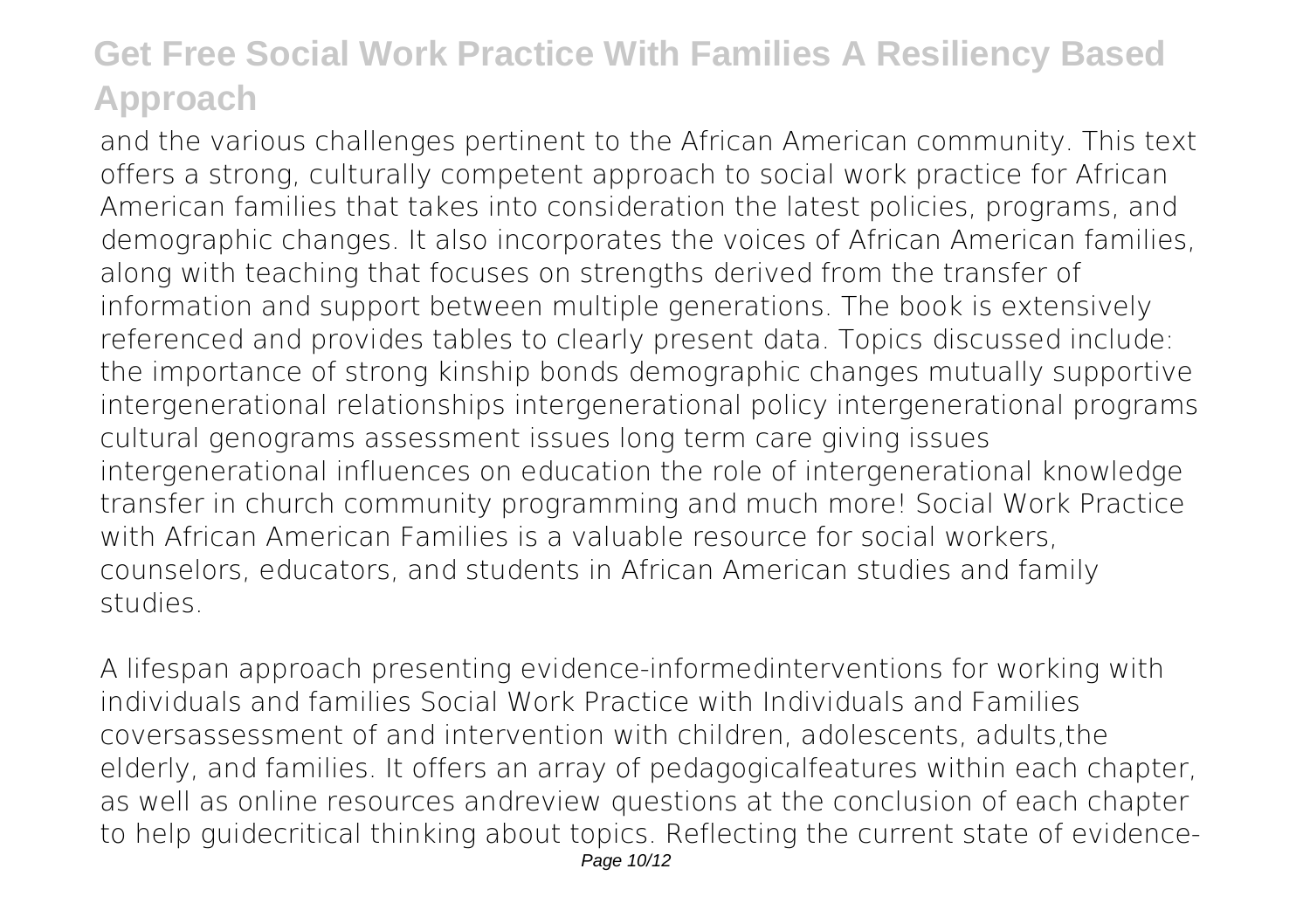informed social workpractice, each chapter's contributors emphasize the incorporationof wider forms of systematically collected data such as casestudies, best or promising practices, and consumer-focused data.Reading this book will not only give readers the tools to workeffectively with individuals and families, but also develop theirskills in evidence informed practice. Comprehensive and insightful, Social Work Practice withIndividuals and Families is a student- andpractitionerfriendly text identifying the best assessment toolsand strategies available for social workers to successfully serveindividuals and families facing a broad range of challenges.

There is an increasing emphasis on post-qualifying training for social workers, especially in the complex and demanding area of working with children and families. This essential textbook is especially designed for practitioners studying at this level. Accessible and thorough, the text focuses on a mixture of conceptual and organisational topics, skills, law, policy and key practice issues. It includes chapters on: Social work values and ethics Risk, uncertainty and accountability Direct work with children and young people Promoting security and stability Working with reluctant service users Assessment of parenting Working with poverty, drugs and alcohol Going to court and the legal framework Children and young people going home Supporting others in their professional development. Using case studies and activities to link research, theory and practice, Social Work with Children and Families takes a wider look at the role and tasks of an